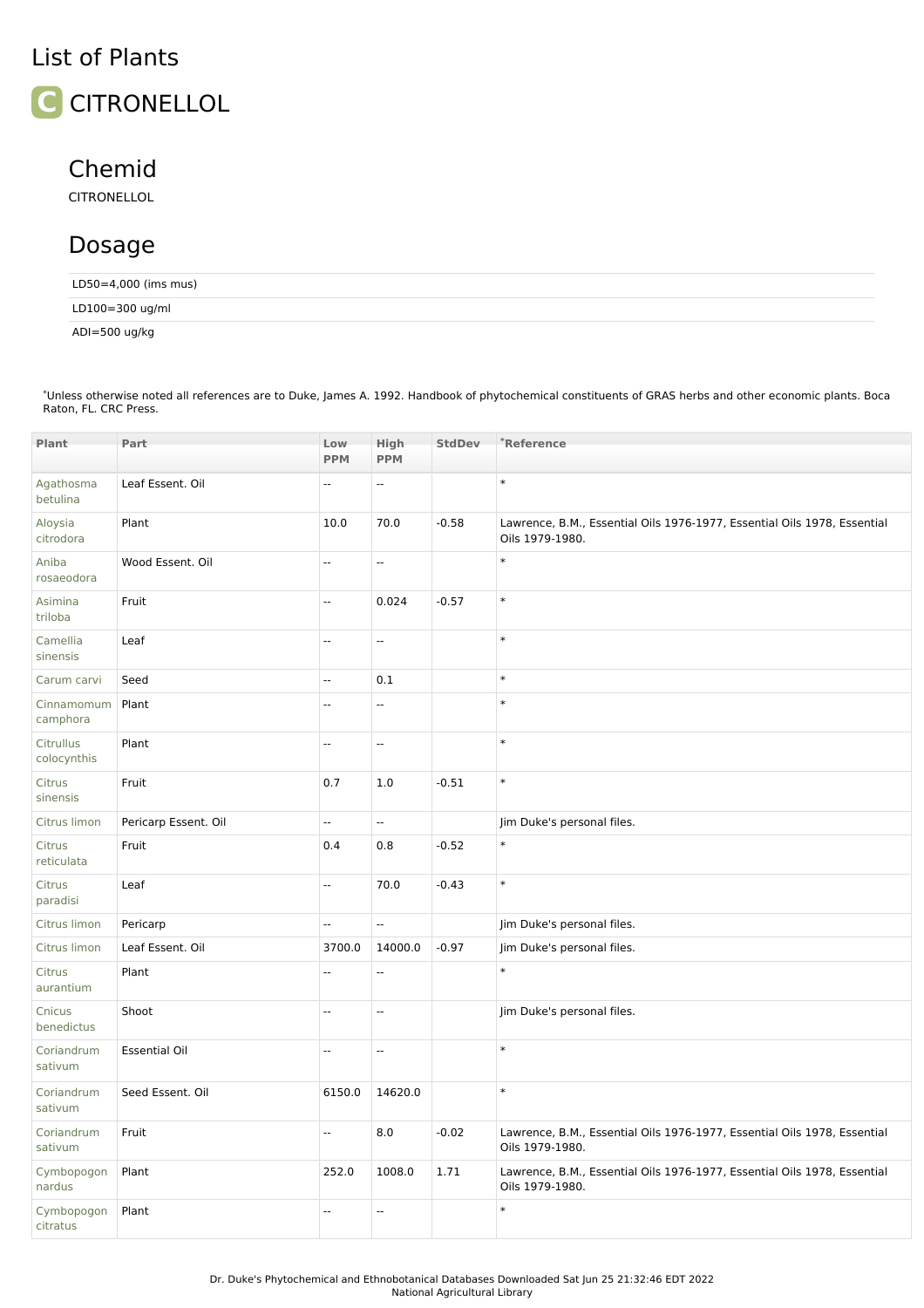| Cymbopogon<br>winterianus       | Plant             | 440.0                    | 770.0                 | 1.13    | Lawrence, B.M., Essential Oils 1976-1977, Essential Oils 1978, Essential<br>Oils 1979-1980.                                                                                                |
|---------------------------------|-------------------|--------------------------|-----------------------|---------|--------------------------------------------------------------------------------------------------------------------------------------------------------------------------------------------|
| Elettaria<br>cardamomum         | Fruit             | 14.0                     | 40.0                  | 2.19    | $\ast$                                                                                                                                                                                     |
| Elettaria<br>cardamomum         | Fruit Essent. Oil | --                       | 5000.0                | 1.0     | $\ast$                                                                                                                                                                                     |
| Ephedra<br>sinica               | Shoot             | Ξ.                       | 6.0                   | $-0.18$ | $\ast$                                                                                                                                                                                     |
| Eucalyptus<br>paniculata        | Shoot             | Ξ.                       | 9.0                   | $-0.18$ | Zrira, S. S., Benjilali, B. B., Fechtal, M. M., & Richard, H. H. 1991. Essential<br>Oils of Twenty-seven Eucalyptus Species Grown in Morocco. Journal of<br>Essential Oil Res. 4: 259-264. |
| Eucalyptus<br>camaldulensis     | Shoot             | u.                       | 0.1                   | $-0.18$ | Zrira, S. S., Benjilali, B. B., Fechtal, M. M., & Richard, H. H. 1991. Essential<br>Oils of Twenty-seven Eucalyptus Species Grown in Morocco. Journal of<br>Essential Oil Res. 4: 259-264. |
| Eucalyptus<br>moluccana         | Shoot             | Ξ.                       | 70.0                  | $-0.17$ | Zrira, S. S., Benjilali, B. B., Fechtal, M. M., & Richard, H. H. 1991. Essential<br>Oils of Twenty-seven Eucalyptus Species Grown in Morocco. Journal of<br>Essential Oil Res. 4: 259-264. |
| Eucalyptus<br>blakelyi          | Shoot             | $\overline{\phantom{a}}$ | 80.0                  | $-0.17$ | Zrira, S. S., Benjilali, B. B., Fechtal, M. M., & Richard, H. H. 1991. Essential<br>Oils of Twenty-seven Eucalyptus Species Grown in Morocco. Journal of<br>Essential Oil Res. 4: 259-264. |
| Eucalyptus<br>maculata          | Shoot             | Ξ.                       | 0.1                   | $-0.18$ | Zrira, S. S., Benjilali, B. B., Fechtal, M. M., & Richard, H. H. 1991. Essential<br>Oils of Twenty-seven Eucalyptus Species Grown in Morocco. Journal of<br>Essential Oil Res. 4: 259-264. |
| <b>Eucalyptus</b><br>dealbata   | Shoot             | Ξ.                       | 0.1                   | $-0.18$ | Zrira, S. S., Benjilali, B. B., Fechtal, M. M., & Richard, H. H. 1991. Essential<br>Oils of Twenty-seven Eucalyptus Species Grown in Morocco. Journal of<br>Essential Oil Res. 4: 259-264. |
| Eucalyptus<br>albens            | Shoot             | $\overline{\phantom{a}}$ | 0.1                   | $-0.18$ | Zrira, S. S., Benjilali, B. B., Fechtal, M. M., & Richard, H. H. 1991. Essential<br>Oils of Twenty-seven Eucalyptus Species Grown in Morocco. Journal of<br>Essential Oil Res. 4: 259-264. |
| Eucalyptus<br>citriodora        | Leaf              | 230.0                    | 4000.0                | 2.24    | $\ast$                                                                                                                                                                                     |
| Eucalyptus<br>sideroxylon       | Shoot             | $\overline{\phantom{a}}$ | 0.1                   | $-0.18$ | Zrira, S. S., Benjilali, B. B., Fechtal, M. M., & Richard, H. H. 1991. Essential<br>Oils of Twenty-seven Eucalyptus Species Grown in Morocco. Journal of<br>Essential Oil Res. 4: 259-264. |
| Eucalyptus<br>punctata          | Shoot             | $\overline{\phantom{a}}$ | 110.0                 | $-0.17$ | Zrira, S. S., Benjilali, B. B., Fechtal, M. M., & Richard, H. H. 1991. Essential<br>Oils of Twenty-seven Eucalyptus Species Grown in Morocco. Journal of<br>Essential Oil Res. 4: 259-264. |
| Eucalyptus<br>globulus          | Leaf Essent. Oil  |                          | 136000.0              | $-0.4$  | $\ast$                                                                                                                                                                                     |
| Eucalyptus<br>oviformis         | Shoot             | $\overline{\phantom{a}}$ | 0.1                   | $-0.18$ | Zrira, S. S., Benjilali, B. B., Fechtal, M. M., & Richard, H. H. 1991. Essential<br>Oils of Twenty-seven Eucalyptus Species Grown in Morocco. Journal of<br>Essential Oil Res. 4: 259-264. |
| <b>Eucalyptus</b><br>brassiana  | Leaf              | $\overline{\phantom{a}}$ | 70.0                  | $-0.43$ | Singh, A. K., Gupta, K. C., & Brophy, J. J. 1991. Chemical Constituents of<br>the Leaf Essential Oil of Eucalyptus brassiana S. T. Blake. Journal of<br>Essential Oil Res. 3: 45-7.        |
| <b>Eucalyptus</b><br>melliodora | Shoot             | u.                       | 0.1                   | $-0.18$ | Zrira, S. S., Benjilali, B. B., Fechtal, M. M., & Richard, H. H. 1991. Essential<br>Oils of Twenty-seven Eucalyptus Species Grown in Morocco. Journal of<br>Essential Oil Res. 4: 259-264. |
| <b>Eucalyptus</b><br>globulus   | Shoot             | Ξ.                       | 0.1                   | $-0.18$ | Zrira, S. S., Benjilali, B. B., Fechtal, M. M., & Richard, H. H. 1991. Essential<br>Oils of Twenty-seven Eucalyptus Species Grown in Morocco. Journal of<br>Essential Oil Res. 4: 259-264. |
| <b>Eucalyptus</b><br>astringens | Shoot             | $\overline{\phantom{a}}$ | 105.0                 | $-0.17$ | Zrira, S. S., Benjilali, B. B., Fechtal, M. M., & Richard, H. H. 1991. Essential<br>Oils of Twenty-seven Eucalyptus Species Grown in Morocco. Journal of<br>Essential Oil Res. 4: 259-264. |
| <b>Eucalyptus</b><br>cladocalyx | Shoot             | $\overline{\phantom{a}}$ | 10.0                  | $-0.18$ | Zrira, S. S., Benjilali, B. B., Fechtal, M. M., & Richard, H. H. 1991. Essential<br>Oils of Twenty-seven Eucalyptus Species Grown in Morocco. Journal of<br>Essential Oil Res. 4: 259-264. |
| Eucalyptus<br>siderophloia      | Shoot             | $\overline{\phantom{a}}$ | 0.1                   | $-0.18$ | Zrira, S. S., Benjilali, B. B., Fechtal, M. M., & Richard, H. H. 1991. Essential<br>Oils of Twenty-seven Eucalyptus Species Grown in Morocco. Journal of<br>Essential Oil Res. 4: 259-264. |
| Eucalyptus<br>polyanthemos      | Shoot             | $\overline{\phantom{a}}$ | 0.1                   | $-0.18$ | Zrira, S. S., Benjilali, B. B., Fechtal, M. M., & Richard, H. H. 1991. Essential<br>Oils of Twenty-seven Eucalyptus Species Grown in Morocco. Journal of<br>Essential Oil Res. 4: 259-264. |
| Eucalyptus<br>citriodora        | Leaf Essent. Oil  |                          | 56000.0 517000.0 1.38 |         | $\ast$                                                                                                                                                                                     |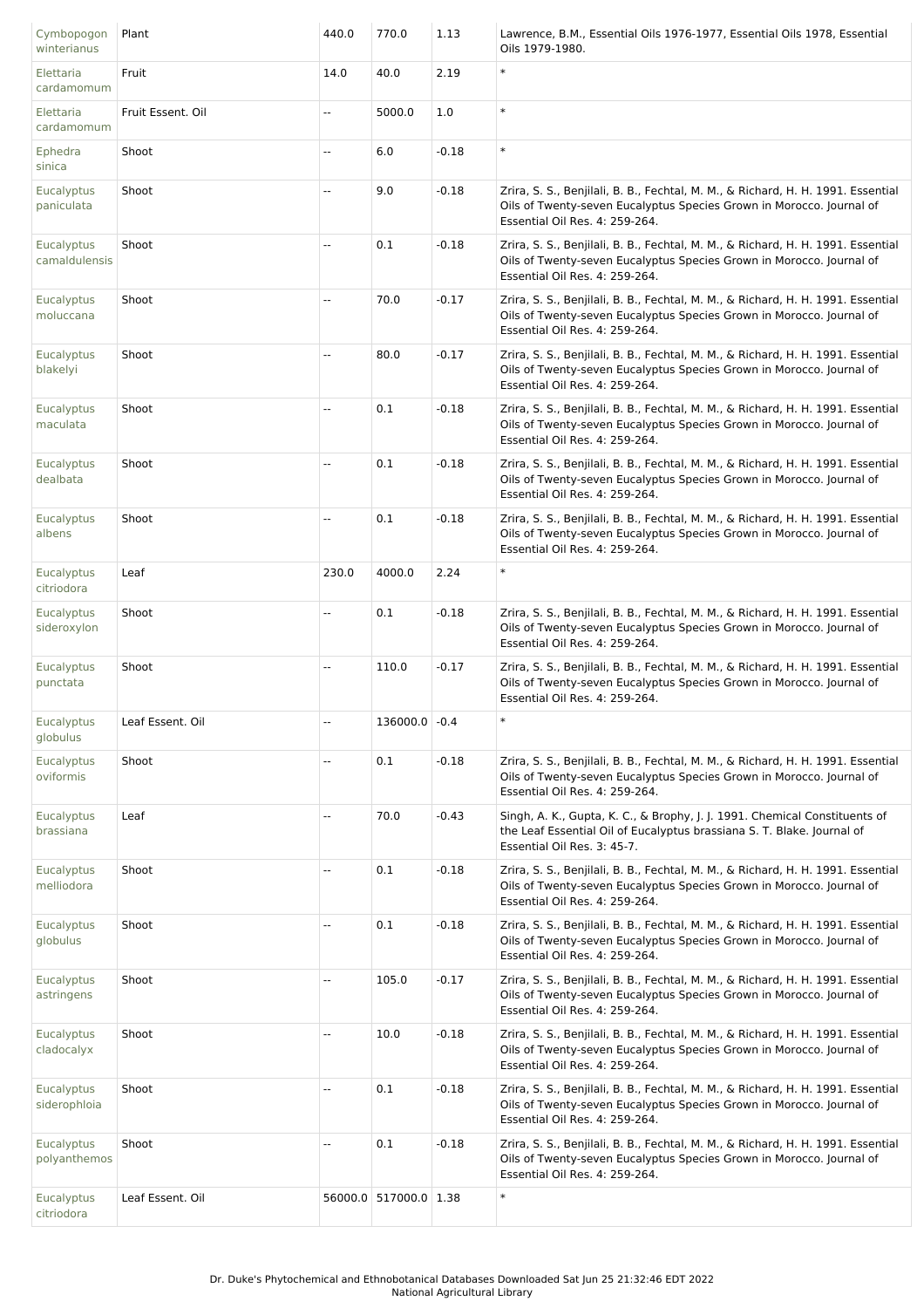| Eucalyptus<br>botryoides        | Shoot                | --   | 3.0                      | $-0.18$ | Zrira, S. S., Benjilali, B. B., Fechtal, M. M., & Richard, H. H. 1991. Essential<br>Oils of Twenty-seven Eucalyptus Species Grown in Morocco. Journal of<br>Essential Oil Res. 4: 259-264. |
|---------------------------------|----------------------|------|--------------------------|---------|--------------------------------------------------------------------------------------------------------------------------------------------------------------------------------------------|
| Eucalyptus<br>occidentalis      | Shoot                | ÷÷   | 0.1                      | $-0.18$ | Zrira, S. S., Benjilali, B. B., Fechtal, M. M., & Richard, H. H. 1991. Essential<br>Oils of Twenty-seven Eucalyptus Species Grown in Morocco. Journal of<br>Essential Oil Res. 4: 259-264. |
| <b>Eucalyptus</b><br>bosistoana | Shoot                | Ξ.   | 0.1                      | $-0.18$ | Zrira, S. S., Benjilali, B. B., Fechtal, M. M., & Richard, H. H. 1991. Essential<br>Oils of Twenty-seven Eucalyptus Species Grown in Morocco. Journal of<br>Essential Oil Res. 4: 259-264. |
| Eucalyptus<br>maideni           | Shoot                | Ξ.   | 0.1                      | $-0.18$ | Zrira, S. S., Benjilali, B. B., Fechtal, M. M., & Richard, H. H. 1991. Essential<br>Oils of Twenty-seven Eucalyptus Species Grown in Morocco. Journal of<br>Essential Oil Res. 4: 259-264. |
| Eucalyptus<br>diversicolor      | Shoot                | --   | 0.1                      | $-0.18$ | Zrira, S. S., Benjilali, B. B., Fechtal, M. M., & Richard, H. H. 1991. Essential<br>Oils of Twenty-seven Eucalyptus Species Grown in Morocco. Journal of<br>Essential Oil Res. 4: 259-264. |
| <b>Eucalyptus</b><br>citriodora | Shoot                | Ξ.   | 78000.0                  | 5.99    | $\ast$                                                                                                                                                                                     |
| Eucalyptus<br>tereticornis      | Shoot                | Ξ.   | 0.1                      | $-0.18$ | Zrira, S. S., Benjilali, B. B., Fechtal, M. M., & Richard, H. H. 1991. Essential<br>Oils of Twenty-seven Eucalyptus Species Grown in Morocco. Journal of<br>Essential Oil Res. 4: 259-264. |
| Eucalyptus<br>saligna           | Shoot                | Ξ.   | 0.1                      | $-0.18$ | Zrira, S. S., Benjilali, B. B., Fechtal, M. M., & Richard, H. H. 1991. Essential<br>Oils of Twenty-seven Eucalyptus Species Grown in Morocco. Journal of<br>Essential Oil Res. 4: 259-264. |
| Foeniculum<br>vulgare           | <b>Essential Oil</b> | Ξ.   | 2800.0                   | $-0.77$ | Jim Duke's personal files.                                                                                                                                                                 |
| Juniperus<br>virginiana         | Leaf                 | Ξ.   | Ξ.                       |         | $\ast$                                                                                                                                                                                     |
| Juniperus<br>communis           | Leaf                 | Ξ.   | Щ,                       |         | $\ast$                                                                                                                                                                                     |
| Lavandula<br>angustifolia       | Flower               | Ξ.   | ÷.                       |         | Lawrence, B.M., Essential Oils 1976-1977, Essential Oils 1978, Essential<br>Oils 1979-1980.                                                                                                |
| Lavandula<br>latifolia          | Plant                | 1.0  | 41.0                     | $-0.65$ | Lawrence, B.M., Essential Oils 1976-1977, Essential Oils 1978, Essential<br>Oils 1979-1980.                                                                                                |
| Melissa<br>officinalis          | Shoot                | --   | 80.0                     | $-0.17$ | $\ast$                                                                                                                                                                                     |
| Mentha<br>pulegium              | Plant                | 90.0 | 180.0                    | $-0.31$ | Duke, J. A. Writeups or information summaries on approximately 2,000<br>economic plants, USDA, ARS, Beltsville, MD 20705.                                                                  |
| Mentha<br>pulegium              | <b>Essential Oil</b> | Ξ.   | 9000.0                   | $-0.7$  | $\ast$                                                                                                                                                                                     |
| Mentha x<br>piperita            | <b>Essential Oil</b> | 44   | $\overline{\phantom{a}}$ |         | $\ast$                                                                                                                                                                                     |
| Myristica<br>fragrans           | Seed Essent. Oil     | --   | $\overline{\phantom{a}}$ |         | $\ast$                                                                                                                                                                                     |
| Myristica<br>fragrans           | <b>Essential Oil</b> | 44   | $\overline{a}$           |         | $\ast$                                                                                                                                                                                     |
| Nepeta<br>cataria               | <b>Essential Oil</b> | --   | 126000.0 0.52            |         | $\ast$                                                                                                                                                                                     |
| Ocimum<br>basilicum             | Plant                | --   | 0.2                      | $-0.75$ | Die Nahrung. Pino, J., Rosado, A., Goire, I., Roncal, E., and Garcia, I. 1993.<br>Analysis of the Essential Oil from Cuban Basil. Die Nahrung 37:(5): 501-<br>504.                         |
| Ocimum<br>basilicum             | Plant                | --   | 0.2                      | $-0.75$ | Die Nahrung. Pino, J., Rosado, A., Goire, I., Roncal, E., and Garcia, I. 1993.<br>Analysis of the Essential Oil from Cuban Basil. Die Nahrung 37:(5): 501-<br>504.                         |
| Ocimum<br>basilicum             | <b>Essential Oil</b> |      | 80000.0 241900.0 1.74    |         | $\ast$                                                                                                                                                                                     |
| Origanum<br>syriacum            | Shoot                | Ξ.   | $\overline{\phantom{a}}$ |         | Fleisher, A. & Fleisher, Z. 1991. Chemical Composition of Origanum<br>syriacum L. Essential Oil. J. Ess. Oil Res. 3: 121-123.                                                              |
| Origanum<br>syriacum            | Shoot                | --   | Ξ.                       | $-0.18$ | Fleisher, A. & Fleisher, Z. 1991. Chemical Composition of Origanum<br>syriacum L. Essential Oil. J. Ess. Oil Res. 3: 121-123.                                                              |
| Origanum<br>syriacum            | Shoot                | --   | 0.1                      | $-0.18$ | Fleisher, A. & Fleisher, Z. 1991. Chemical Composition of Origanum<br>syriacum L. Essential Oil. J. Ess. Oil Res. 3: 121-123.                                                              |
| Pelargonium<br>roseum           | Shoot                | --   | 4050.0                   | 0.14    | $\ast$                                                                                                                                                                                     |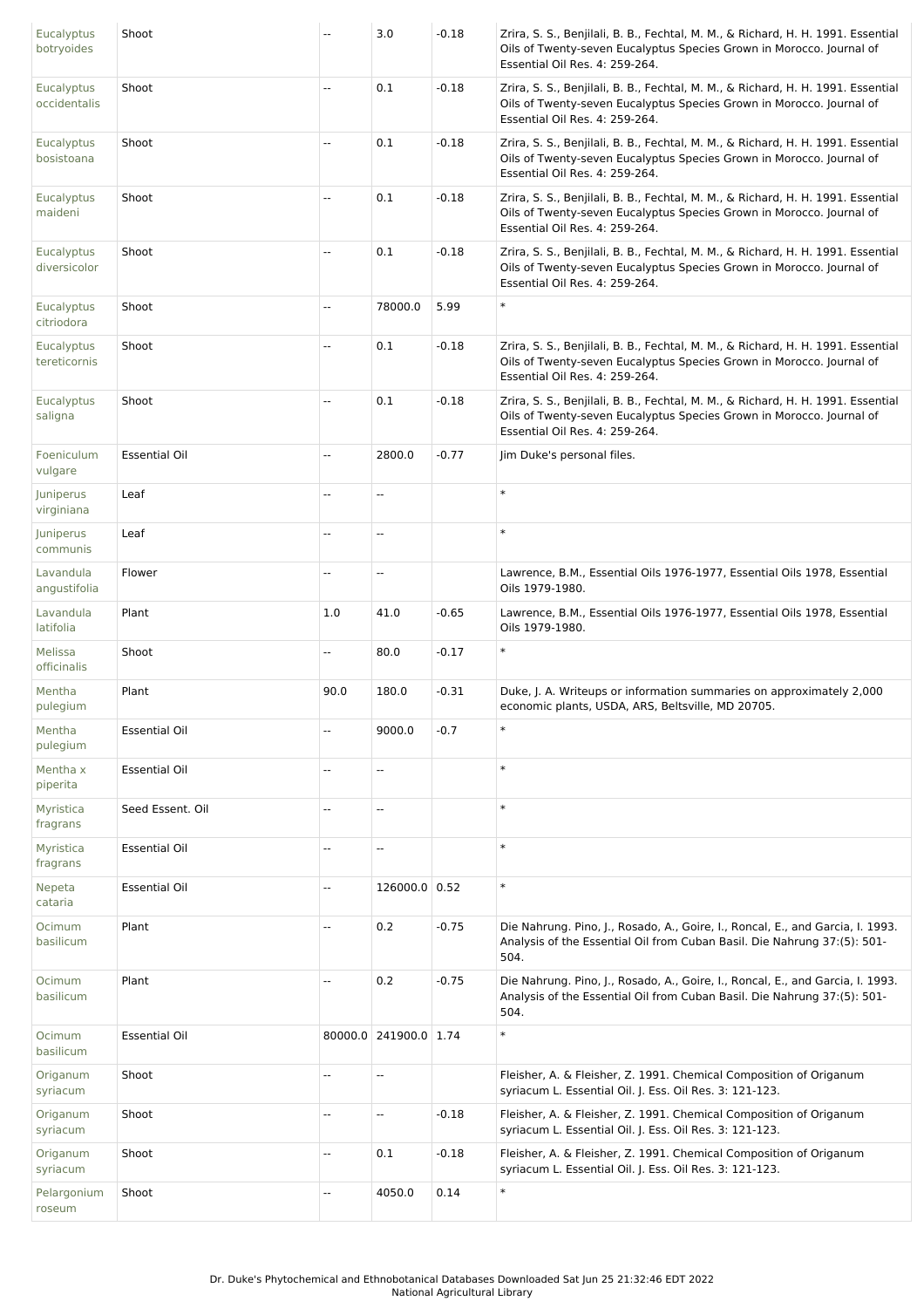| Pelargonium<br>citrosum   | Shoot                | --   | 220.0                    | $-0.16$ | Matsuda, B. M., et al. 1996. Essential Oil Analysis and Field Evaluation of<br>the Citrosa Plant 'Pelargonium citrosum' as a Repellent Against<br>Populations of Aedes Mosquitoes. J. Am. Mosq. Contr. Assoc. 12(1):69-74. |
|---------------------------|----------------------|------|--------------------------|---------|----------------------------------------------------------------------------------------------------------------------------------------------------------------------------------------------------------------------------|
| Pelargonium<br>graveolens | Plant                | 21.0 | 1176.0                   | 2.12    | $\ast$                                                                                                                                                                                                                     |
| Piper nigrum              | Fruit Essent, Oil    | Ξ.   | 200.0                    | $-1.0$  | $\ast$                                                                                                                                                                                                                     |
| Piper nigrum              | <b>Essential Oil</b> | 44   | Ξ.                       |         | $\ast$                                                                                                                                                                                                                     |
| Plumeria<br>acutifolia    | Flower               | --   | $\overline{a}$           |         | $\ast$                                                                                                                                                                                                                     |
| Ravensara<br>aromatica    | Leaf                 | Ξ.   | 60.0                     | $-0.43$ | $\ast$                                                                                                                                                                                                                     |
| Ravensara<br>aromatica    | Bark                 | Ξ.   | 22.0                     |         | $\ast$                                                                                                                                                                                                                     |
| Ribes nigrum              | Fruit                | --   | --                       |         | List, P.H. and Horhammer, L., Hager's Handbuch der Pharmazeutischen<br>Praxis, Vols. 2-6, Springer-Verlag, Berlin, 1969-1979.                                                                                              |
| Rosa gallica              | Flower               | --   | --                       |         | $\ast$                                                                                                                                                                                                                     |
| Rosa<br>damascena         | <b>Essential Oil</b> | --   | Ξ.                       |         | $\ast$                                                                                                                                                                                                                     |
| Rosa<br>centifolia        | <b>Essential Oil</b> | --   | 1200.0                   | $-0.79$ | $\ast$                                                                                                                                                                                                                     |
| Salvia<br>dorisiana       | Shoot                | --   | --                       | $-0.18$ | Tucker, A.O. & Maciarello, M.J. 1994. The Essential Oil of Salvia dorisiana<br>Standley. J. Ess. Oil Res. 6: 97-8.                                                                                                         |
| Salvia sclarea            | Plant                | --   | --                       |         | Lawrence, B.M., Essential Oils 1976-1977, Essential Oils 1978, Essential<br>Oils 1979-1980.                                                                                                                                |
| Santalum<br>album         | Wood                 | --   | $\overline{\phantom{a}}$ |         | $\ast$                                                                                                                                                                                                                     |
| Satureja<br>obovata       | Leaf                 | ۵.   | --                       |         | Arrebola, M.L., Navaro, M.C., Jimenez, J. and Ocana, F.A. 1994. Variations<br>in Yield and Composition of the Essential Oil of Satureja obovata.<br>Phytochemistry 35(1): 83.                                              |
| Satureja<br>montana       | Plant                | 1.0  | 325.0                    | 0.04    | Stanic, G., Petricic, J., and Blazevic, N. 1991. Gas Chromatographic<br>Investigations of Essential Oils of Satureja montana and Satureja<br>subspicata from Yugoslavia. J. Ess. Oil Res., 3: 153-158.                     |
| Satureja<br>subspicata    | Plant                | --   | 40.0                     | $-0.65$ | Stanic, G., Petricic, J., and Blazevic, N. 1991. Gas Chromatographic<br>Investigations of Essential Oils of Satureja montana and Satureja<br>subspicata from Yugoslavia. J. Ess. Oil Res., 3: 153-158.                     |
| Satureja<br>cuneifolia    | Shoot                | --   | 40.0                     | $-0.17$ | Tumen, G. 1991. The Volatile Constituents of Satureja cuneifolia. J. Ess. Oil<br>Res., 3: 365-366.                                                                                                                         |
| Satureja<br>obovata       | Shoot                | Щ,   | 1.0                      | $-0.18$ | Fitoterapia No.60: 277.                                                                                                                                                                                                    |
| Satureja<br>obovata       | Leaf                 | --   | Ξ.                       |         | Arrebola, M.L., Navaro, M.C., Jimenez, J. and Ocana, F.A. 1994. Variations<br>in Yield and Composition of the Essential Oil of Satureja obovata.<br>Phytochemistry 35(1): 83.                                              |
| Satureja<br>parvifolia    | Shoot                | Щ,   | 150.0                    | $-0.17$ | Zygadlo, J.A., Merino. E.F., Maestri, D.M., Guzman, C.A. and Espinar, L.A.<br>1993. The Essential Oils of Satureja odora and Satureja parvifolia from<br>Argentina. J. Ess. Oil Res. 5: 549-51.                            |
| Satureja<br>obovata       | Leaf                 | --   | Ξ.                       |         | Arrebola, M.L., Navaro, M.C., Jimenez, J. and Ocana, F.A. 1994. Variations<br>in Yield and Composition of the Essential Oil of Satureja obovata.<br>Phytochemistry 35(1): 83.                                              |
| Satureja<br>obovata       | Leaf                 | Ξ.   | 0.01                     | $-0.47$ | Arrebola, M.L., Navaro, M.C., Jimenez, J. and Ocana, F.A. 1994. Variations<br>in Yield and Composition of the Essential Oil of Satureja obovata.<br>Phytochemistry 35(1): 83.                                              |
| Satureja<br>odora         | Shoot                | --   | Ξ.                       | $-0.18$ | Zygadlo, J.A., Merino. E.F., Maestri, D.M., Guzman, C.A. and Espinar, L.A.<br>1993. The Essential Oils of Satureja odora and Satureja parvifolia from<br>Argentina. J. Ess. Oil Res. 5: 549-51.                            |
| Thymus x<br>citriodorus   | Plant                | --   | 30.0                     | $-0.68$ | Stahl-Biskup, E. and Holthuijzen, J. 1995. Essential oil and glycosidally<br>bound volatiles of lemon-scented thyme, Thymus x citriodorus (Pers.)<br>Schreb. Flav. & Fragr. J. 10: 225-229.                                |
| Thymus funkii Shoot       |                      | --   | 16.0                     | $-0.18$ | Vila, R., et al. 1995. Composition and study of the variability of the<br>essential oil of Thymus funkii Cousson. Flav. & Fragr. J. 10(6): 379-383.                                                                        |
| Thymus<br>serpyllum       | Plant                | --   | Ξ.                       |         | ANON. 1948-1976. The Wealth of India raw materials. Publications and<br>Information Directorate, CSIR, New Delhi. 11 volumes.                                                                                              |
| Thymus funkii Shoot       |                      | --   | 16.0                     | $-0.18$ | Vila, R., et al. 1995. Composition and study of the variability of the<br>essential oil of Thymus funkii Cousson. Flav. & Fragr. J. 10(6): 379-383.                                                                        |